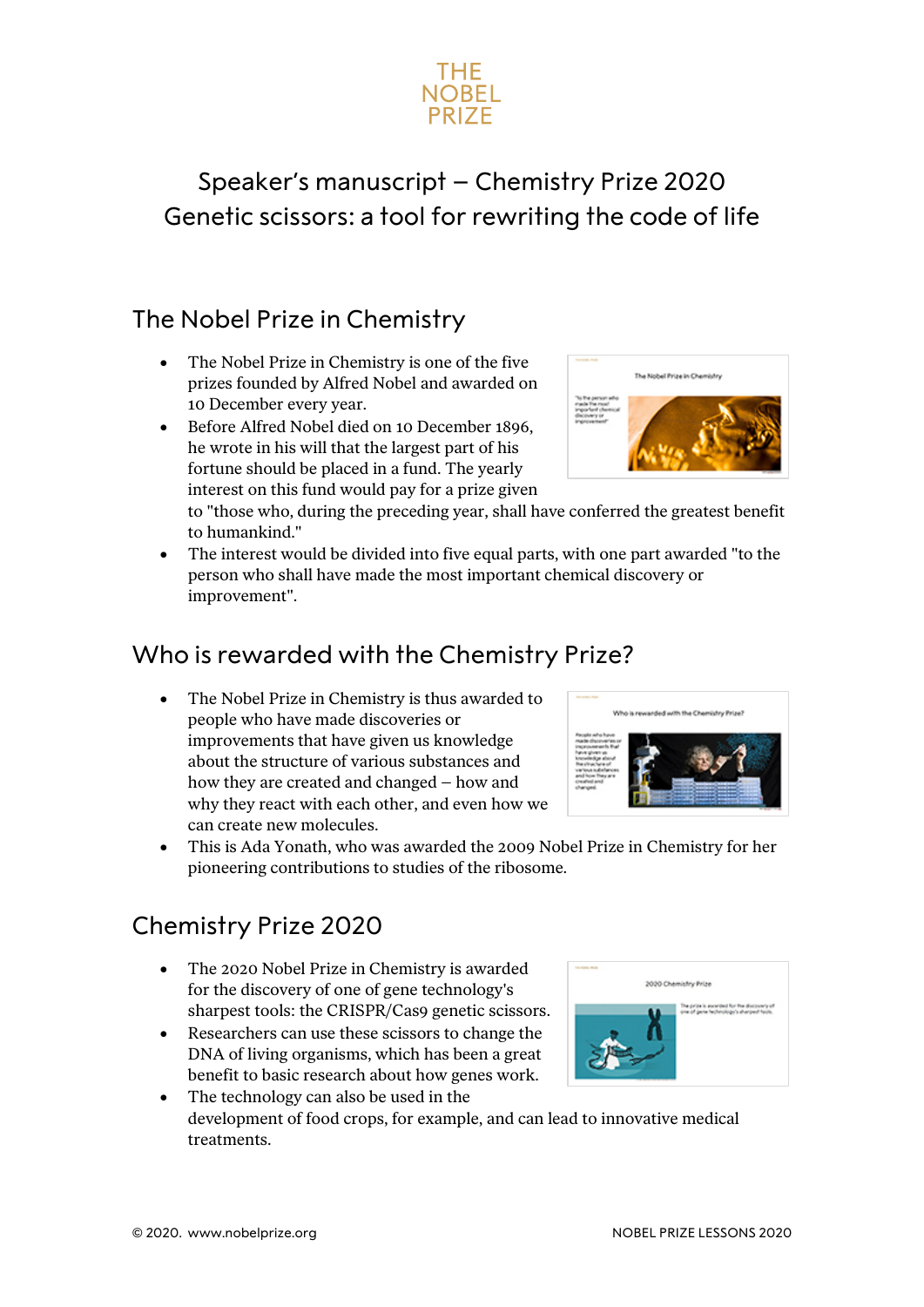# The 2020 Chemistry Laureates

• The 2020 Chemistry Prize will be shared by microbiologist Emmanuelle Charpentier and biochemist Jennifer A. Doudna. They conducted research separately for several years before meeting for the first time in a café in Puerto Rico during a research conference. That was the start of what became a close collaboration.



• Just one year later, in 2012, they made the discovery for which the Nobel Prize is awarded and which would soon revolutionise research on how life works.

#### Bacteria have an ancient immune system

- Emmanuelle Charpentier and Jennifer A. Doudna started exploring the immune system of Streptococcus bacteria. They thought they might be able to develop a new form of antibiotic.
- Instead, they discovered that the bacteria have a clever way of fighting viruses. Just like people, bacteria can be infected by viruses, so they need a way to defend themselves.



• With the help of small RNA molecules and a special protein called Cas9, the bacteria can recognise a virus DNA and cut it apart, making the virus harmless. Together, the RNA molecules and the protein are called CRISPR/Cas9, or the genetic scissors.

# The CRISPR/Cas9 genetic scissors

- The two researchers realised that the bacteria's clever genetic scissors could be used to make changes to the genetic code - that is, the genome of other living organisms besides bacteria.
- In order to get the scissors to cut the DNA strand in the right place, the researchers constructed artificial so-called "guide RNA" that matches the

DNA code at the place where the cut is to be made. The guide RNA then links up with the Cas9 protein to form a genetic scissors. Now the genetic scissors can find the right location on the DNA strand and make its cut.